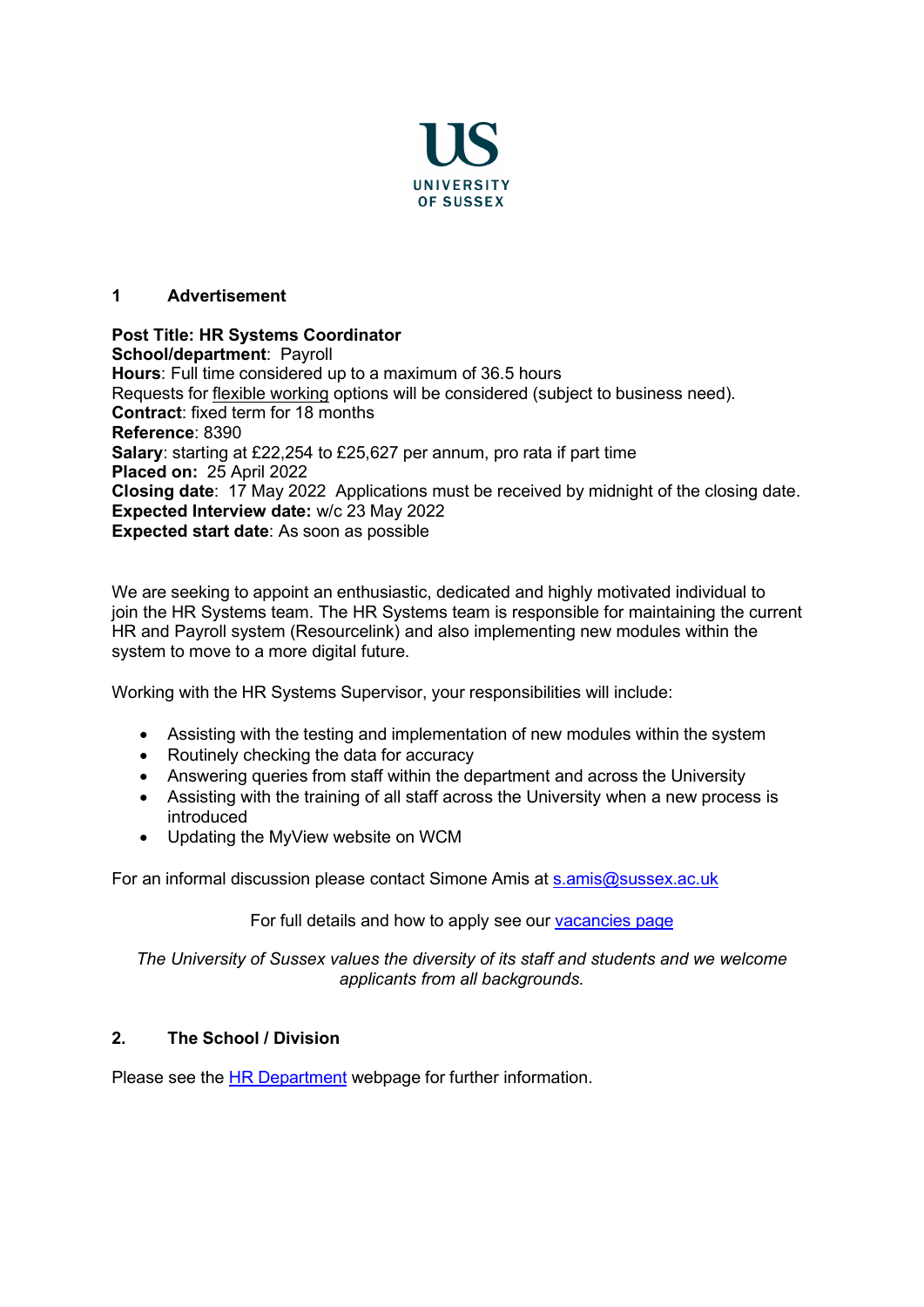## **3. Job Description**

## **Job Description for HR System Coordinator**

| <b>Job Title:</b>       | <b>HR Systems Coordinator</b>                                          |
|-------------------------|------------------------------------------------------------------------|
| Grade:                  | 4                                                                      |
| <b>School/Division:</b> | Payroll (Systems)                                                      |
| Location:               | <b>Sussex House</b>                                                    |
| <b>Responsible to:</b>  | <b>HR Systems Supervisor</b>                                           |
| <b>Direct reports:</b>  | [n/a]                                                                  |
| Key contacts:           | Payroll Coordinators, HRBS Coordinators, Operations<br><b>Managers</b> |

## **Role description:**

To serve as a point of contact and link between staff members, internal departments, and external contacts. To provide clerical and administrative support ensuring that the processes and services for which they are responsible operate smoothly.

#### **Role Specific Responsibilities**

- 1. Working with the Systems Team to review and implement new system functionality and upgrades
- 2. Carry out regular housekeeping duties to ensure the accuracy of all data in RLA and feedback if training is required to keep the data accurate.
- 3. Answer queries from all staff in the University regarding system functionality.
- 4. Assist with keeping the guidance website up to date.
- 5. Carry out regular maintenance of the post to post hierarchy and ensure discrepancies are rectified.
- 6. Assist with testing new functionality within the system.

## **PRINCIPAL ACCOUNTABILITIES**

In relation to a range of named services or processes, to:

- 1. Support the successful delivery of the services or processes of the division through the effective co-ordination of activities, events and meetings
- 2. Maintain, publish and disseminate information and appropriate communications to ensure services and processes are understood, utilised and applied
- 3. To act as the main point of contact for service users in the effective and efficient delivery of services.
- 4. Provide support for quality assurance and staff and/or feedback activities including reporting on usage and uptake information.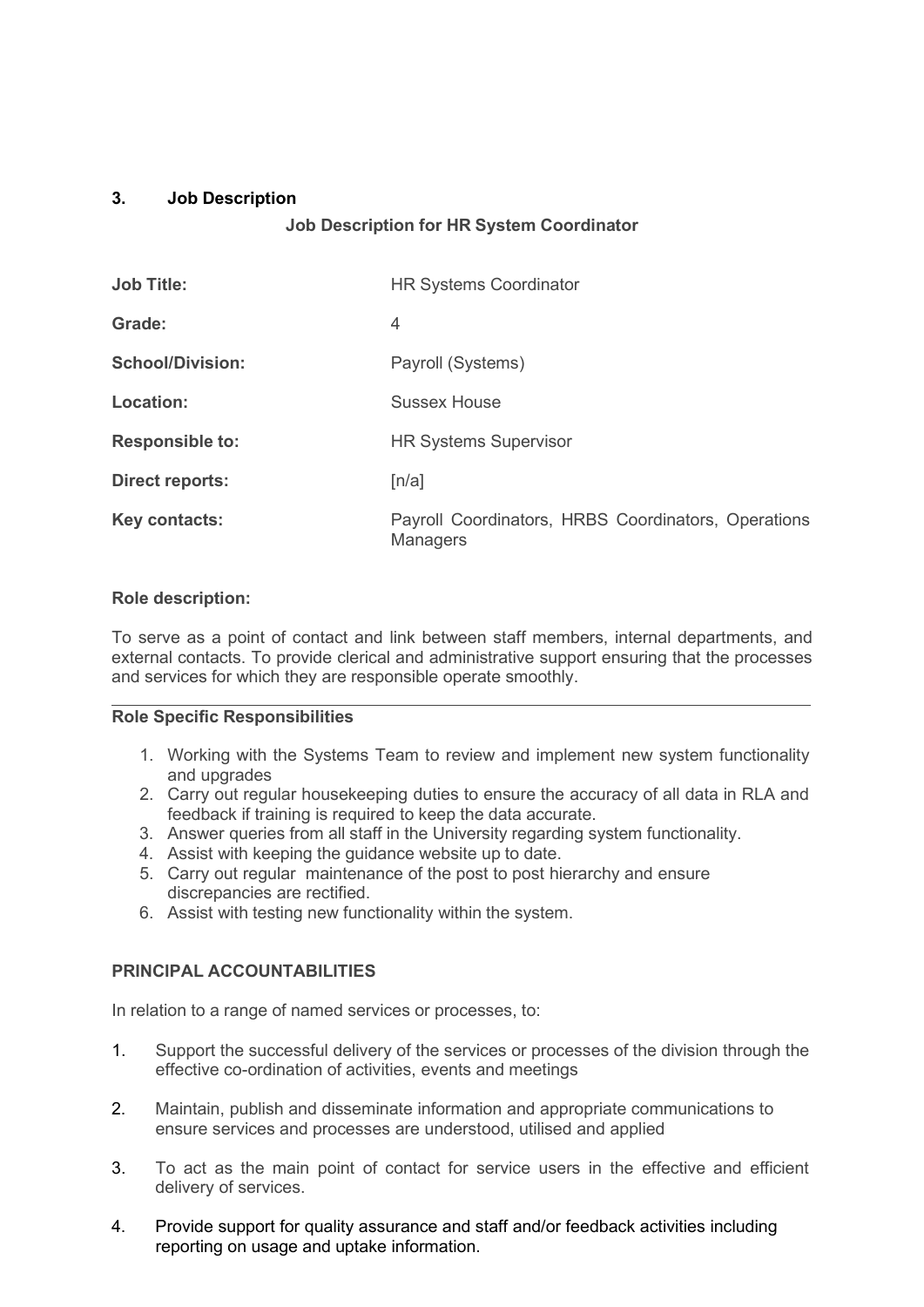## **KEY RESPONSIBILITIES**

- *1.* Working as part of a team and within the wider institution, in line with local policy and procedure, assist with the planning, scheduling and delivery of activities, events and meetings including, but not limited to;
- Helping to ensure that time lines and resources are identified, realistic and achievable
- Proactively raising issues arising in advance for discussion and resolution
- Co-ordinating the delivery of activities according to the schedule and in liaison with managers responsible for delivery
- To act as an ambassador for the service, with a focus on customer service and delivery.
- 2. Communicating effectively with all stakeholders
- Publicising activities, events and meetings to all relevant staff or external parties in an effective way
- Contributing to the editing of local guidelines ensuring that content relating to own areas of responsibility is clear and understandable to readers, up to date and accessible
- Maintaining website pages (and other sources of information) to accurately reflect current activity in an engaging way
- 3. Providing support, information and guidance to staff
- To be the first point of contact in answering incoming queries in a helpful and timely way and in line with service level agreements, providing explanations where necessaryand knowing when to escalate queries
- Providing guidance on relevant procedures and processes
- **Ensuring staff are aware of procedures and processes**
- 4. Liaising with colleagues with similar areas of responsibility and being actively involved in team meetings, networks, attending meetings, sharing information and contributing to the development of processes
- 5. Creating and maintaining accurate information on activity that has taken place
- **EXECT** Creating comprehensive records and files for future reference
- **Providing usage and uptake reports as requested**<br>**Presenting data on attendance and usage to enab**
- Presenting data on attendance and usage to enable analysis and interpretation
- 6. This role does not have any budget responsibility.
- 7. This role does not have any line management responsibility.
- 8. This role does not have any responsibilities for equipment or premises.
- 9. Support achievement of the Division's compliance with all applicable statutory and regulatory compliance obligations, including (but not limited to): UKVI, Health & Safety, the Prevent Duty, data protection, Competition and Markets Authority requirementsand equal opportunities, as appropriate to the grade and role. Additionally, to promote good practice in relation to University policy, procedure and guidance in relation to those compliance matters in respect of students, staff and other relevant parties.

To carry out any other duties that are within the employee's skills and abilities whenever reasonably instructed.